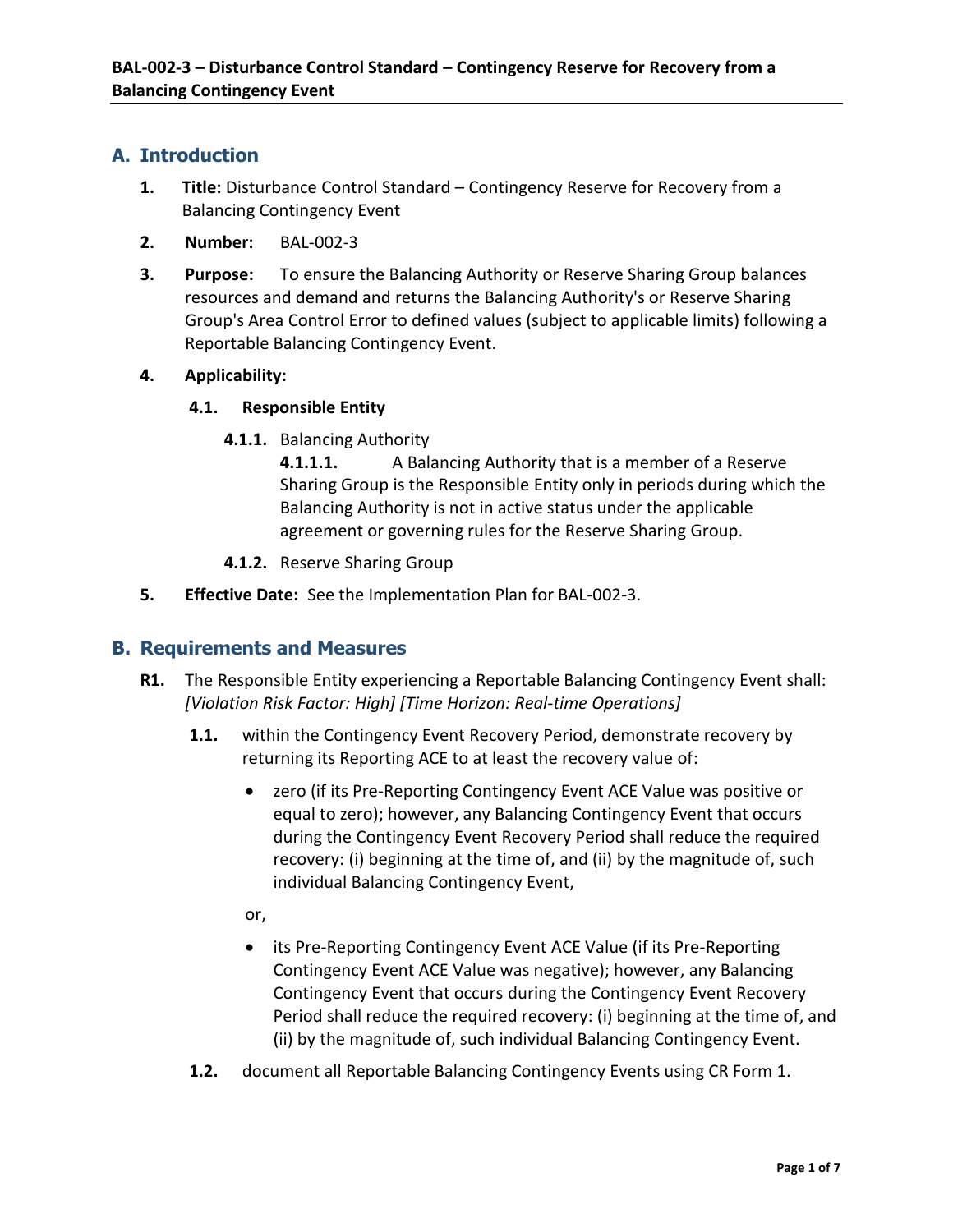- **1.3.** deploy Contingency Reserve, within system constraints, to respond to all Reportable Balancing Contingency Events, however, it is not subject to compliance with Requirement R1 part 1.1 if the Responsible Entity:
	- **1.3.1** is (i) a Balancing Authority or (ii) a Reserve Sharing Group with at least one member that:
		- is experiencing a Reliability Coordinator declared Energy Emergency Alert Level, and
		- is utilizing its Contingency Reserve to mitigate an operating emergency in accordance with its emergency Operating Plan, and
		- has depleted its Contingency Reserve to a level below its Most Severe Single Contingency, and
		- has, during communications with its Reliability Coordinator in accordance with the Energy Emergency Alert procedures, (i) notified the Reliability Coordinator of the conditions described in the preceding two bullet points preventing the Responsible Entity from complying with Requirement R1 part 1.1, and (ii) provided the Reliability Coordinator with an ACE recovery plan, including target recovery time

or,

- **1.3.2** the Responsible Entity experiences:
	- multiple Contingencies where the combined MW loss exceeds its Most Severe Single Contingency and that are defined as a single Balancing Contingency Event, or
	- multiple Balancing Contingency Events within the sum of the time periods defined by the Contingency Event Recovery Period and Contingency Reserve Restoration Period whose combined magnitude exceeds the Responsible Entity's Most Severe Single Contingency.
- **M1.** Each Responsible Entity shall have, and provide upon request, as evidence, a CR Form 1 with date and time of occurrence to show compliance with Requirement R1. If Requirement R1 part 1.3 applies, then dated documentation that demonstrates compliance with Requirement R1 part 1.3 must also be provided.
- **R2.** Each Responsible Entity shall develop, review and maintain annually, and implement an Operating Process as part of its Operating Plan to determine its Most Severe Single Contingency and make preparations to have Contingency Reserve equal to, or greater than the Responsible Entity's Most Severe Single Contingency available for maintaining system reliability. *[Violation Risk Factor: High] [Time Horizon: Operations Planning]*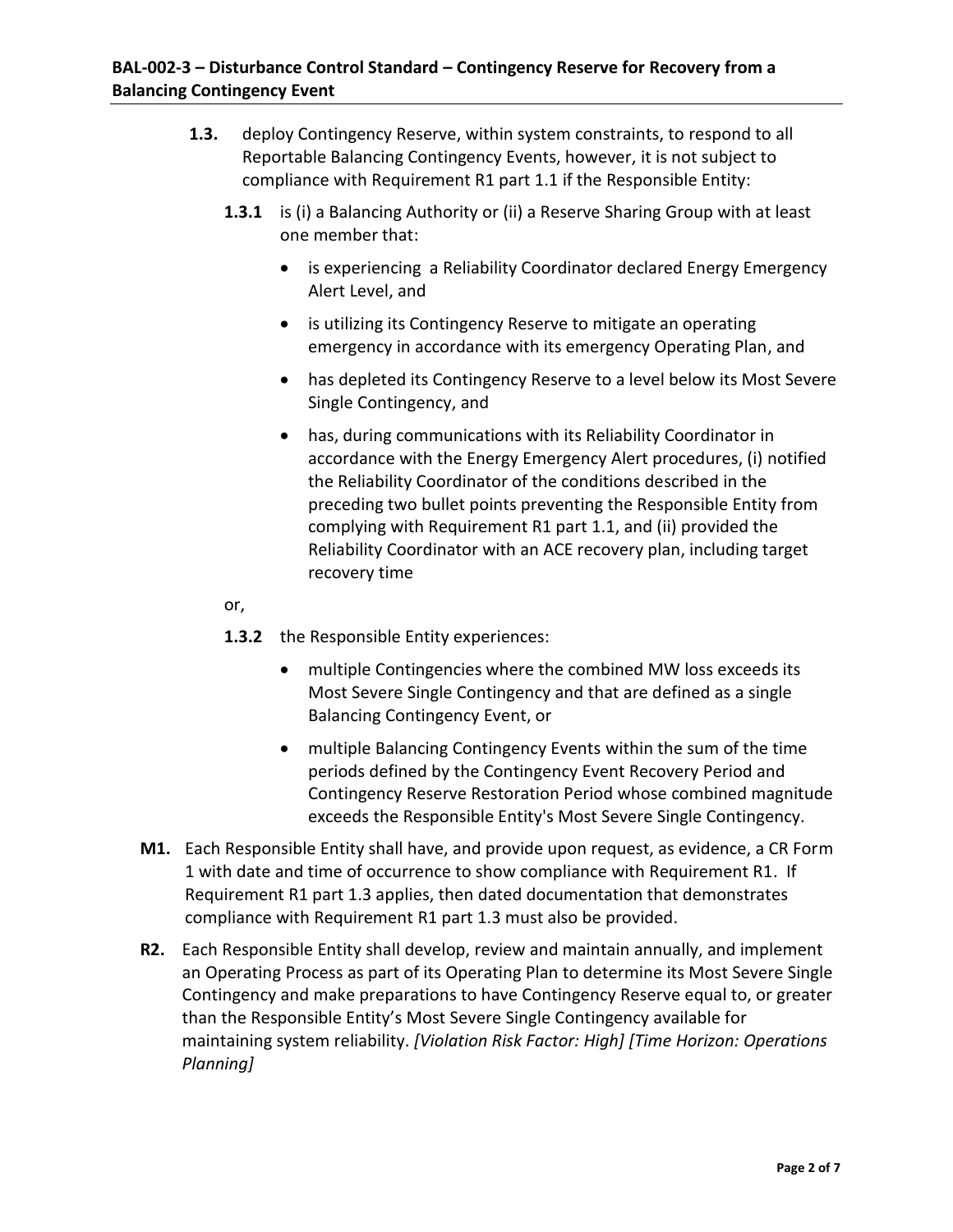- **M2.** Each Responsible Entity will have the following documentation to show compliance with Requirement R2:
	- a dated Operating Process;
	- evidence to indicate that the Operating Process has been reviewed and maintained annually; and,
	- evidence such as Operating Plans or other operator documentation that demonstrate that the entity determines its Most Severe Single Contingency and that Contingency Reserves equal to or greater than its Most Severe Single Contingency are included in this process.
- **R3.** Each Responsible Entity, following a Reportable Balancing Contingency Event, shall restore its Contingency Reserve to at least its Most Severe Single Contingency, before the end of the Contingency Reserve Restoration Period, but any Balancing Contingency Event that occurs before the end of a Contingency Reserve Restoration Period resets the beginning of the Contingency Event Recovery Period. *[Violation Risk Factor: Medium] [Time Horizon: Real-time Operations]*
- **M3.** Each Responsible Entity will have documentation demonstrating its Contingency Reserve was restored within the Contingency Reserve Restoration Period, such as historical data, computer logs or operator logs.

## **C. Compliance**

#### **1. Compliance Monitoring Process**

#### **1.1. Compliance Enforcement Authority**

"Compliance Enforcement Authority" means NERC or the Regional Entity, or any entity as otherwise designated by an Applicable Governmental Authority, in their respective roles of monitoring and/or enforcing compliance with mandatory and enforceable Reliability Standards in their respective jurisdictions.

#### **1.2. Evidence Retention**

The following evidence retention period(s) identify the period of time an entity is required to retain specific evidence to demonstrate compliance. For instances where the evidence retention period specified below is shorter than the time since the last audit, the Compliance Enforcement Authority may ask an entity to provide other evidence to show that it was compliant for the full-time period since the last audit.

The Responsible Entity shall retain data or evidence to show compliance for the current year, plus three previous calendar years, unless directed by its Compliance Enforcement Authority to retain specific evidence for a longer period of time as part of an investigation.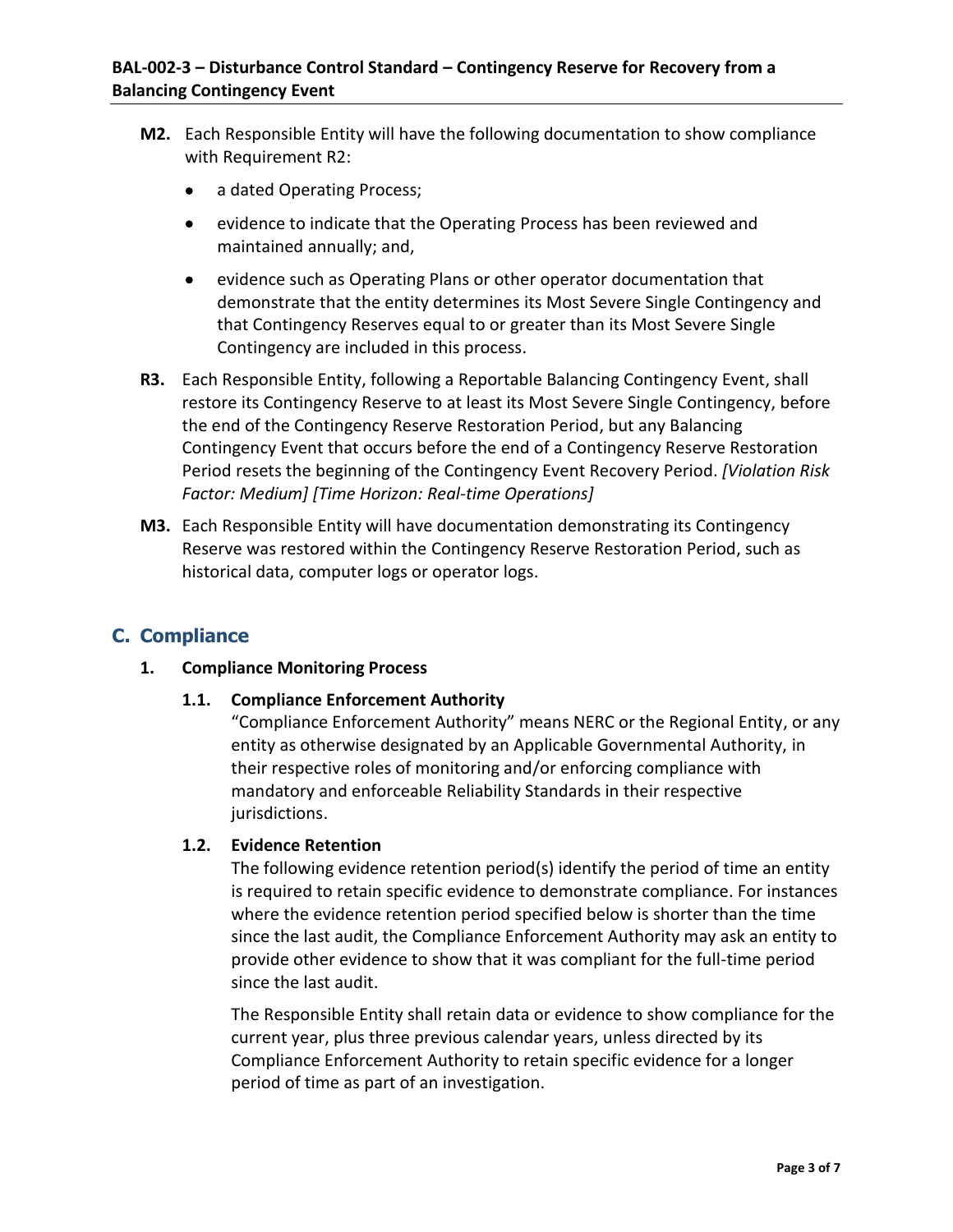If a Responsible Entity is found noncompliant, it shall keep information related to the noncompliance until found compliant, or for the time period specified above, whichever is longer.

The Compliance Enforcement Authority shall keep the last audit records and all subsequent requested and submitted records.

#### **1.3. Compliance Monitoring and Assessment Processes:**

As defined in the NERC Rules of Procedure, "Compliance Monitoring and Assessment Processes" refers to the identification of the processes that will be used to evaluate data or information for the purpose of assessing performance or outcomes with the associated Reliability Standard.

#### **1.4. Additional Compliance Information**

The Responsible Entity may use Contingency Reserve for any Balancing Contingency Event and as required for any other applicable standards.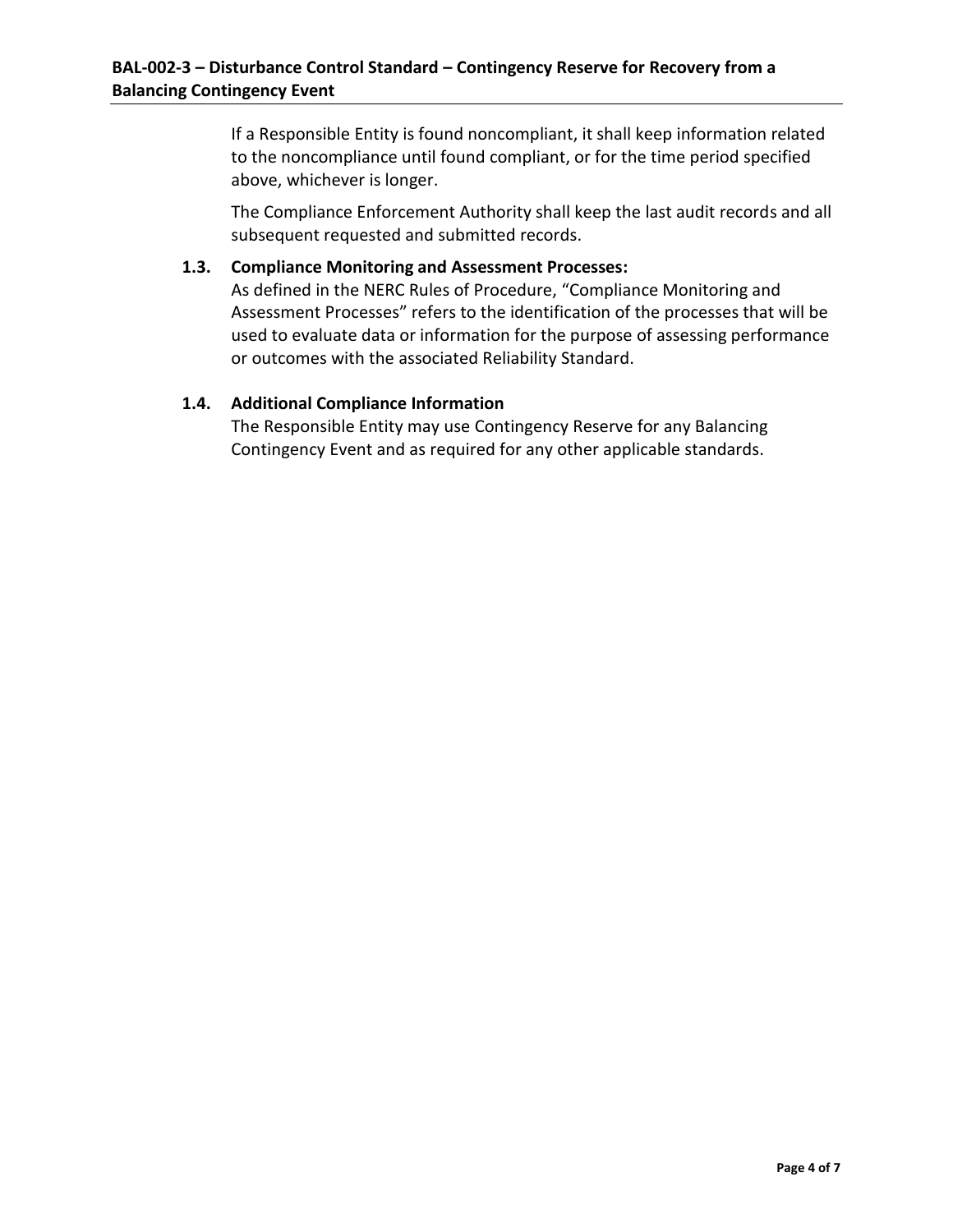# **Table of Compliance Elements**

| R#         |                                                                                                                                                                                                                                                                                           | <b>Violation Severity Levels</b>                                                                                                                                                                         |                                                                                                                                                                                                                                                                                                             |                                                                                                                                                                                                                                                          |  |  |
|------------|-------------------------------------------------------------------------------------------------------------------------------------------------------------------------------------------------------------------------------------------------------------------------------------------|----------------------------------------------------------------------------------------------------------------------------------------------------------------------------------------------------------|-------------------------------------------------------------------------------------------------------------------------------------------------------------------------------------------------------------------------------------------------------------------------------------------------------------|----------------------------------------------------------------------------------------------------------------------------------------------------------------------------------------------------------------------------------------------------------|--|--|
|            | <b>Lower VSL</b>                                                                                                                                                                                                                                                                          | <b>Moderate VSL</b>                                                                                                                                                                                      | <b>High VSL</b>                                                                                                                                                                                                                                                                                             | <b>Severe VSL</b>                                                                                                                                                                                                                                        |  |  |
| R1.        | The Responsible Entity<br>achieved less than 100% but<br>at least 90% of required<br>recovery from a Reportable<br><b>Balancing Contingency Event</b><br>during the Contingency<br><b>Event Recovery Period</b>                                                                           | The Responsible Entity<br>achieved less than 90% but<br>at least 80% of required<br>recovery from a Reportable<br><b>Balancing Contingency Event</b><br>during the Contingency<br>Event Recovery Period. | The Responsible Entity<br>achieved less than 80% but<br>at least 70% of required<br>recovery from a Reportable<br><b>Balancing Contingency Event</b><br>during the Contingency<br>Event Recovery Period.                                                                                                    | The Responsible Entity<br>achieved less than 70% of<br>required recovery from a<br><b>Reportable Balancing</b><br>Contingency Event during<br>the Contingency Event<br>Recovery Period.                                                                  |  |  |
|            | <b>OR</b><br>The Responsible Entity failed<br>to use CR Form 1 to<br>document a Reportable<br><b>Balancing Contingency</b><br>Event.                                                                                                                                                      |                                                                                                                                                                                                          |                                                                                                                                                                                                                                                                                                             |                                                                                                                                                                                                                                                          |  |  |
| <b>R2.</b> | The Responsible Entity<br>developed and implemented<br>an Operating Process to<br>determine its Most Severe<br>Single Contingency and to<br>have Contingency Reserve<br>equal to, or greater than the<br>Responsible Entity's Most<br>Severe Single Contingency<br>but failed to maintain | N/A                                                                                                                                                                                                      | The Responsible Entity<br>developed an Operating<br>Process to determine its<br>Most Severe Single<br>Contingency and to have<br>Contingency Reserve equal<br>to, or greater than the<br>Responsible Entity's Most<br>Severe Single Contingency<br>but failed to implement the<br><b>Operating Process.</b> | The Responsible Entity failed<br>to develop an Operating<br>Process to determine its<br>Most Severe Single<br>Contingency and to have<br>Contingency Reserve equal<br>to, or greater than the<br>Responsible Entity's Most<br>Severe Single Contingency. |  |  |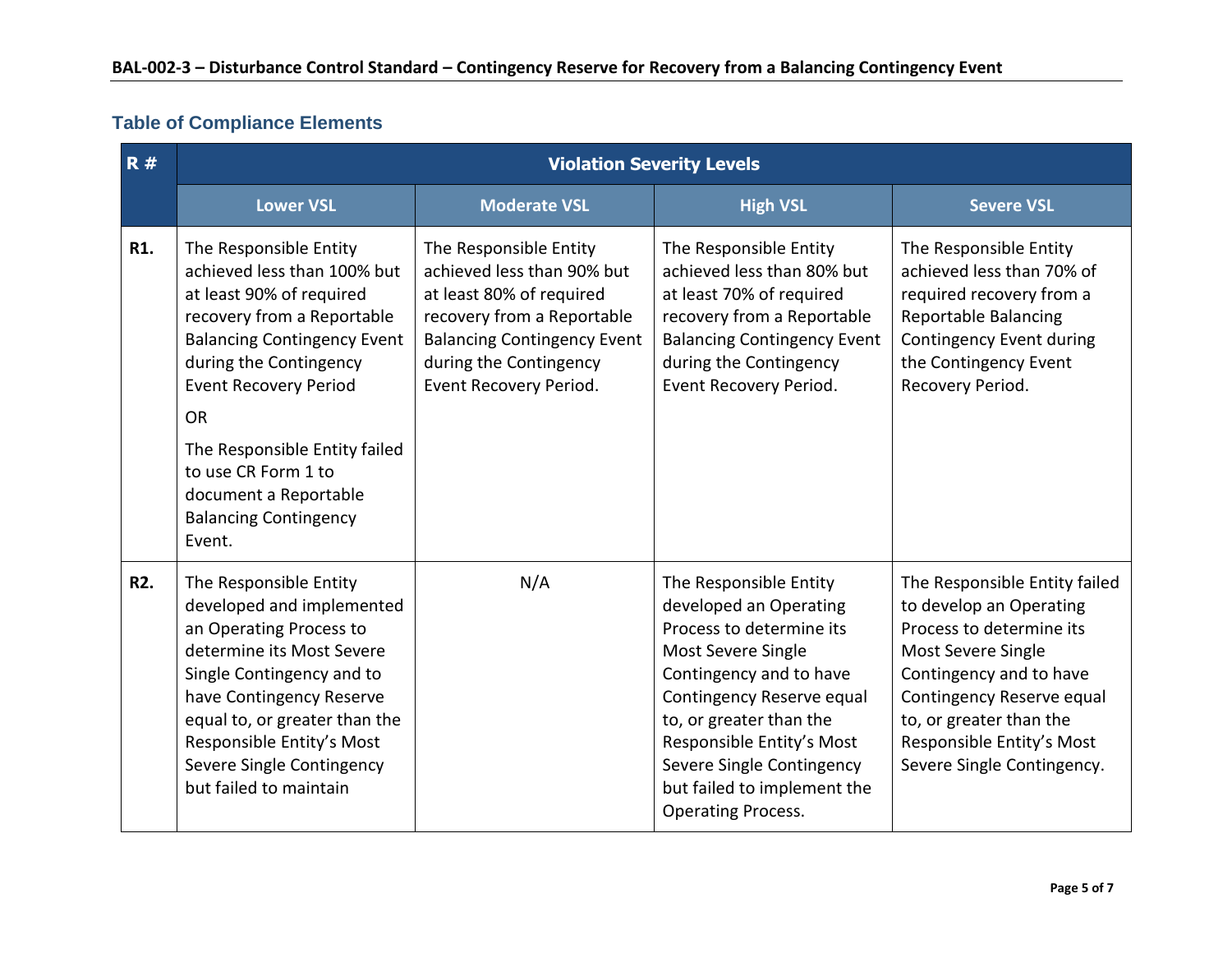|     | annually the Operating<br>Process. |                                    |                                    |                            |
|-----|------------------------------------|------------------------------------|------------------------------------|----------------------------|
| R3. | The Responsible Entity             | The Responsible Entity             | The Responsible Entity             | The Responsible Entity     |
|     | restored less than 100% but        | restored less than 90% but         | restored less than 80% but         | restored less than 70% of  |
|     | at least 90% of required           | at least 80% of required           | at least 70% of required           | required Contingency       |
|     | <b>Contingency Reserve</b>         | <b>Contingency Reserve</b>         | <b>Contingency Reserve</b>         | Reserve following a        |
|     | following a Reportable             | following a Reportable             | following a Reportable             | Reportable Balancing       |
|     | <b>Balancing Contingency Event</b> | <b>Balancing Contingency Event</b> | <b>Balancing Contingency Event</b> | Contingency Event during   |
|     | during the Contingency             | during the Contingency             | during the Contingency             | the Contingency Event      |
|     | Event Restoration Period.          | Event Restoration Period.          | Event Restoration Period.          | <b>Restoration Period.</b> |

# **D. Regional Variances**

None.

# **E. Interpretations**

None.

## **F. Associated Documents**

CR Form 1

BAL-002-3 Rationales